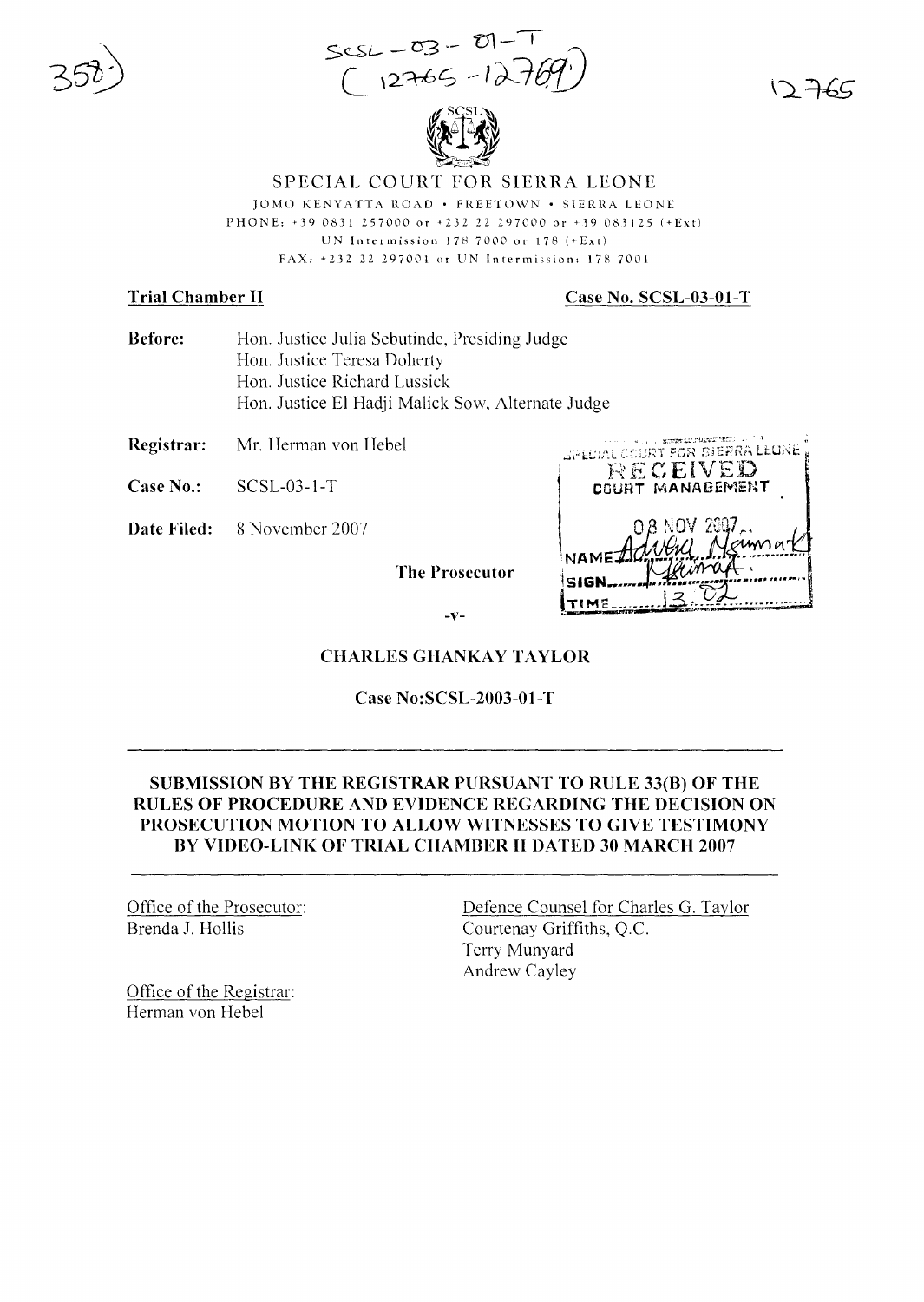# **I. INTRODUCTION**

- 1. In its "Decision on Prosecution Motion to Allow Witnesses to Give Testimony by Video-Link" dated 30 March 2007 (hereafter, the "Decision"), Trial Chamber II dismissed the Prosecution's Motion seeking video-link technology prior to the commencement of the Charles Taylor Trial.<sup>1</sup>
- 2. The Registrar made a submission pursuant to Rule 33(B) of the Rules of Procedure and Evidence on 22 February 2007 on the state of affairs regarding the video-link technology as it existed at the time of that submission. $<sup>2</sup>$ </sup>
- 3. In its Decision, the Trial Chamber noted:

Regarding the timing of this Motion, we can only express surprise that neither the Prosecution nor the Registrar has explored the possibility of installing video link facilities until now, even though the option of video-link testimony was in the circumstances, a reasonably foreseeable consequence of the transfer of proceedings from the Seat of the Court to The Hague. Despite the fact that both the Accused and the trial proceedings were officially transferred to The Hague a year ago, the Prosecution has waited until two months before the trial is set to commence to make this application. Given that no video-link facilities presently exist, it is premature to issue any practice directions on procedures of the kind sought by the Prosecution.<sup>3</sup>

- 4. The Registrar is aware that the Trial Chamber recently scheduled a status conference for 13 November 2007 at 11:00 a.m., and ordered that the Parties may submit proposed agenda items by the close of business on 9 November 2007.<sup>4</sup>
- 5. Similarly, the Registrar is aware that the Special Court for Sierra Leone will observe a judicial recess from 17 December 2007 until 4 January 2008.<sup>5</sup>
- 6. Accordingly, the Registrar makes the present submission in the hopes that it will help the Trial Chamber to prepare for both the status conference on 13 November 2007 and the beginning of a new judicial term on 7 January 2008.

<sup>&</sup>lt;sup>1</sup> See Prosecutor v. *Taylor*, SCSL-01-217, Decision at p. 11.

<sup>2</sup> *See Prosecutor* v. *Taylor.* Registrar's Submission Pursuant to Rule 33(8) Relating to Issues Pertaining to the Prosecution Motion to Allow Witnesses to Give Testimony by Video-Link Filed on 9 February 2007, SCSL-01-191, 22 February 2007.

 $<sup>3</sup>$  Decision at para. 2.</sup>

<sup>&</sup>lt;sup>4</sup> See Prosecutor v. Taylor, "Scheduling Order for Status Conference on 13 November 2007," SCSL-01-350, 31 October 2007, at p. 2.

*<sup>5</sup> See Prosecutor* v. *Taylor,* "Order Scheduling Judicial Recess," SCSL-O 1-349, 17 October 2007.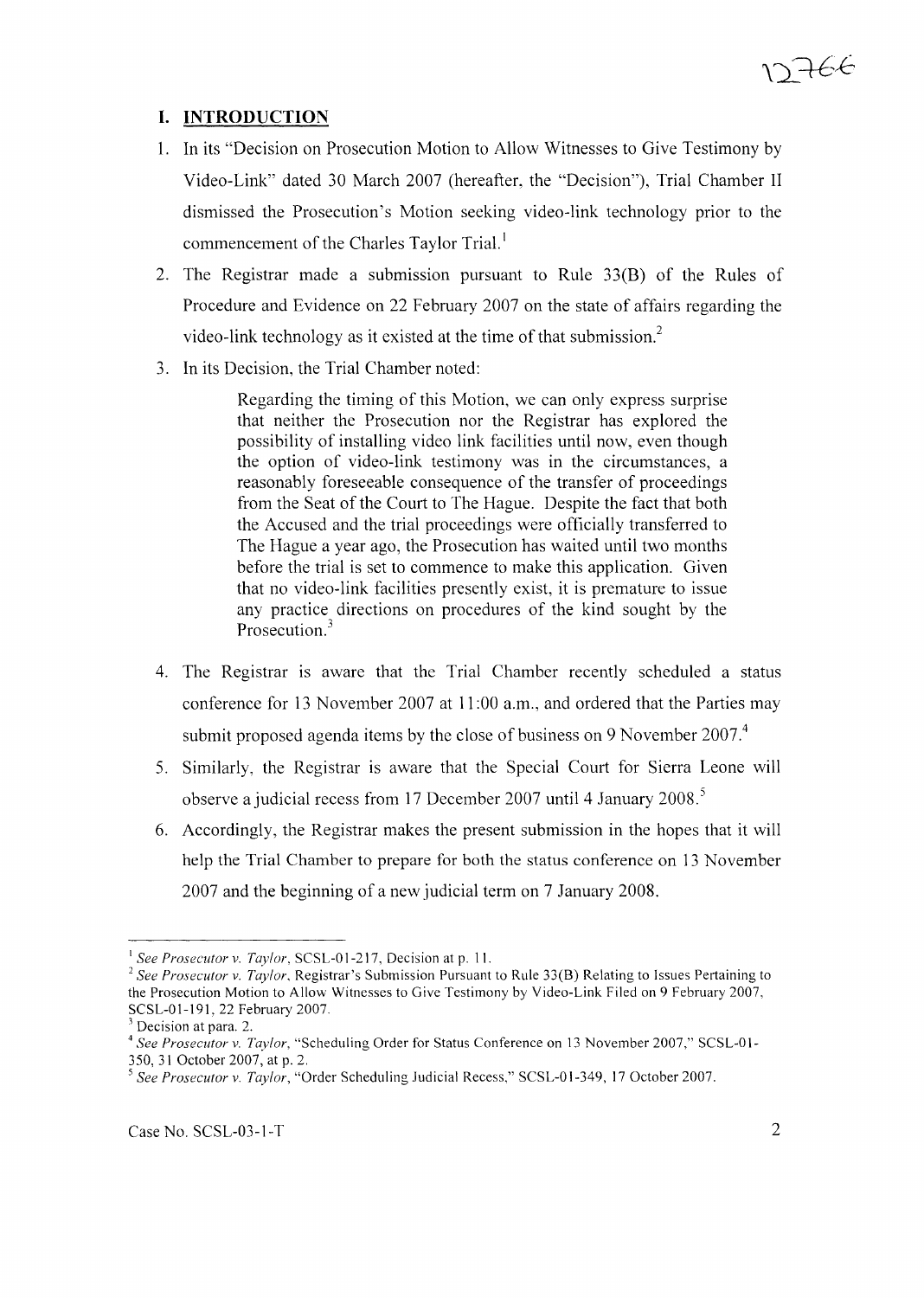## **II. SUBMISSIONS**

## **a. Applicable Law**

- 7. The Registrar makes the present submission pursuant to Rule 33(B) of the Rules of Procedure and Evidence.
- 8. The Registrar also takes note of Rules 75 and 85(D) of the Rules of Procedure and Evidence of the Special Court for Sierra Leone.

## **b. Analysis**

- 9. In the event that the Parties will present any issues relating to existing video-link technology at the status conference, the Office of the Registrar and the Department of Information Technology at the Special Court for Sierra Leone jointly have evaluated the possibility of video teleconferencing ("VTC") as it may relate to the proceedings in The Hague.
- 10. On 11 September 2007, the Chief of IT submitted a Memorandum to the Office of the Registrar on the subject of "VTC and its possible utilization within the Charles Taylor trials" (hereafter, the "IT Memorandum").
- 11. Thereafter, the Office of the Registrar and the Department of Information Technology communicated further on the issue of VTC capacity of the Special Court for Sierra Leone regarding the Charles Taylor proceedings in The Hague.
- 12. Several criteria need to be taken into account with regards to this issue:
	- (1) Whether a witness who will be employing VTC will be located in The Hague (at the International Criminal Court) or in Freetown (at the Special Court for Sierra Leone);
	- (2) Whether a witness who will be employing VTC will be testifying in English (which does not require translation) or in a non-English language (which will require translation);
	- (3) Whether the translators who will be translating for a witness who will be testifying in any non-English language and will be employing VTC will be located in The Hague (at the International Criminal Court) or in Freetown (at the Special Court for Sierra Leone); and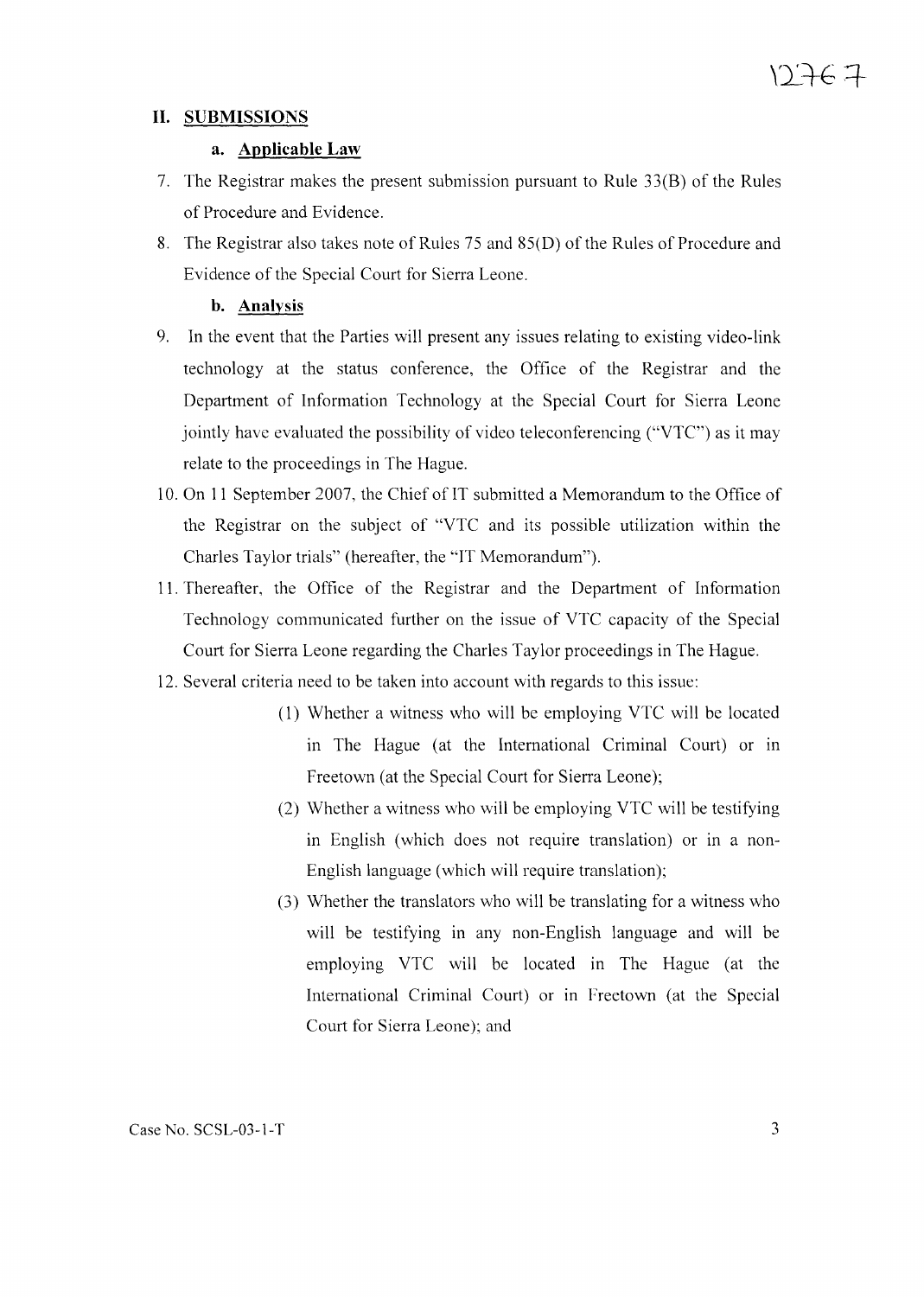- (4) Whether a witness who will be employing VTC will be testifying in open sessions (Rule 78 of the Rules of Procedure and Evidence) or closed sessions (Rule 79 of the Rules of Procedure and Evidence).
- 13. According to the Department of Information Technology, any translation required during closed sessions of the proceedings requires the use of encryption devices.

#### **III. CONCLUSION**

- 14. The findings of the study by the Office of the Registrar and the Department of Information Technology are that (i) remote witness testimony by VTC is possible, and (ii) remote witness translation by VTC is not possible because the Department of Information Technology has been unable to find a safe method to encrypt the translations in the event that proceedings take place during closed sessions. **In** other words, VTC is only possible under the following two scenarios:
	- (1) The witness testifies from Freetown (SCSL) in English. (No translation is required.)
	- (2) The witness testifies from Freetown (SCSL) in a non-English language and the two translators are located in The Hague (ICC).

Respectfully submitted,

Done on this 8 of November 2007 at Freetown.

/ .  $|22|$ 

Herman von Hebel, Registrar